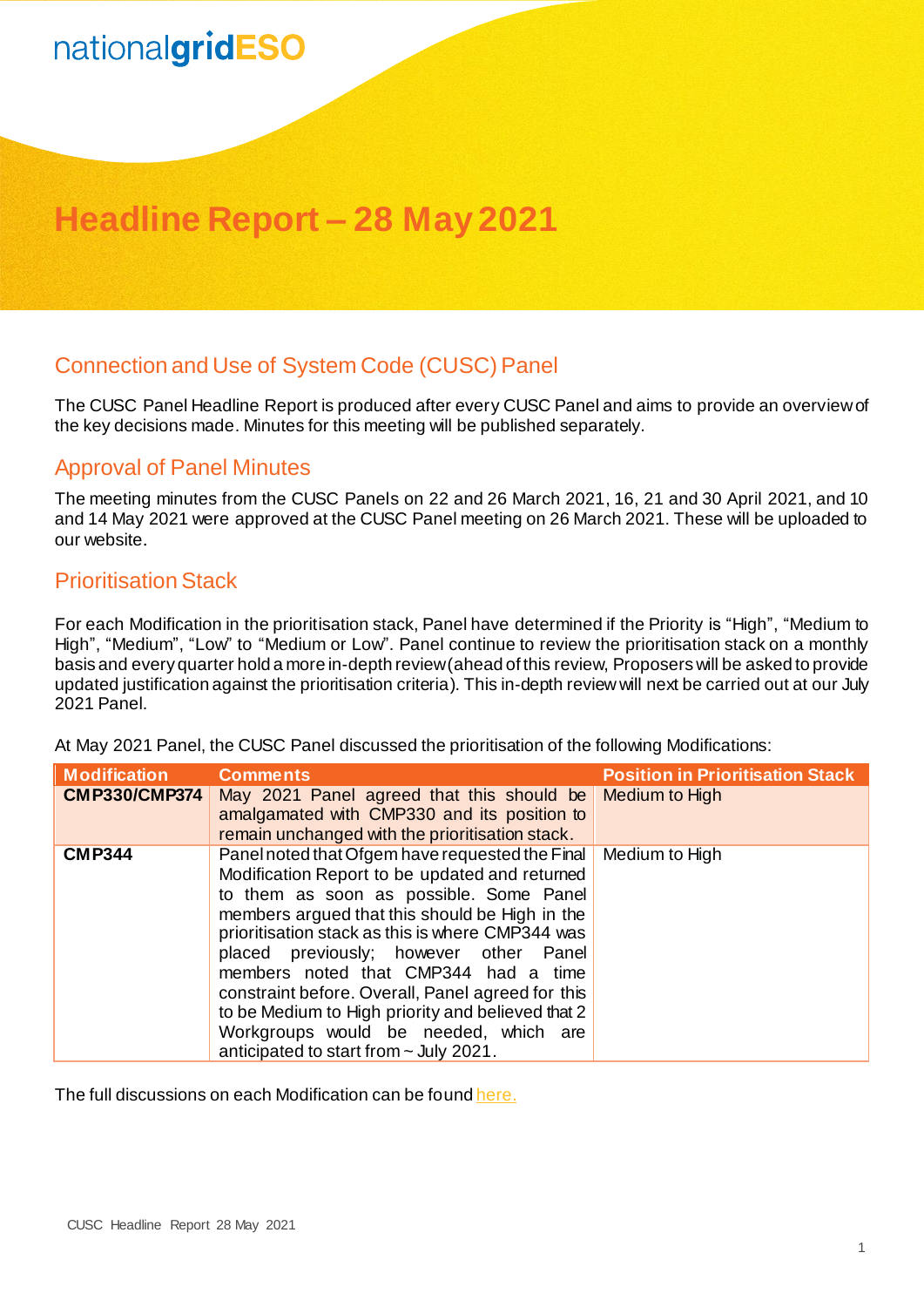# nationalgridESO

## New Modifications

1 new Modification Proposal was presented for consideration.

### **CMP374 'Extending contestability for Transmission Connections'**

CMP374 seeks to allow new connectees to construct transmission assets to facilitate their connection to the wider transmission network.

CUSC Panel unanimously agreed that CMP374 should follow standard governance route and proceed to Workgroup. They also agreed to amalgamate CMP374 wit[h CMP330.](https://www.nationalgrideso.com/industry-information/codes/connection-and-use-system-code-cusc-old/modifications/cmp330-allowing)

#### **CMP374** documentation can be located via the following link:

[https://www.nationalgrideso.com/industry-information/codes/connection-and-use-system-code](https://www.nationalgrideso.com/industry-information/codes/connection-and-use-system-code-cusc-old/modifications/cmp374-extending)[cusc-old/modifications/cmp374-extending](https://www.nationalgrideso.com/industry-information/codes/connection-and-use-system-code-cusc-old/modifications/cmp374-extending)

## New / Pending Authority Decisions

Ofgem provided an update on Modifications that are currently awaiting their decision or have been decided upon since CUSC Panel on 30 April 2021:

### **Decisions since last normal monthly Panel**

|               | Modification Decision Date                                                                 |
|---------------|--------------------------------------------------------------------------------------------|
| <b>CMP344</b> | Letter from Ofgem received 5 May 2021, sending this back for further work.                 |
| <b>CMP373</b> | Decision received 24 May 2021 approving the Original. To be implemented 1<br>October 2021. |

### **Awaiting Decisions**

Ofgem did provide an update at Panel on the Modifications awaiting decision. However, on 25 May 2021, Ofgem had already published a table that provides the expected decision date, or date they intend to publish an impact assessment or consultation, for code modifications/proposals that are with them for decision [here](https://www.ofgem.gov.uk/system/files/docs/2021/05/code_modification_proposals_with_ofgem_for_decision_-_expected_publication_dates_timetable.pdf) and the CUSC position is summarised below:

|                   | <b>Modification Decision Date</b>                                                             |
|-------------------|-----------------------------------------------------------------------------------------------|
|                   | <b>CMP335/336</b> Consultation on CMP343 to be published 10 May 2021. Expected decision dates |
| and               | for all these Modifications is 27 August 2021.                                                |
| <b>CMP343/340</b> |                                                                                               |
| <b>CMP300</b>     | 4 June 2021                                                                                   |
| <b>CMP280</b>     | 8 June 2021                                                                                   |
| <b>CMP292</b>     | 30 June 2021                                                                                  |